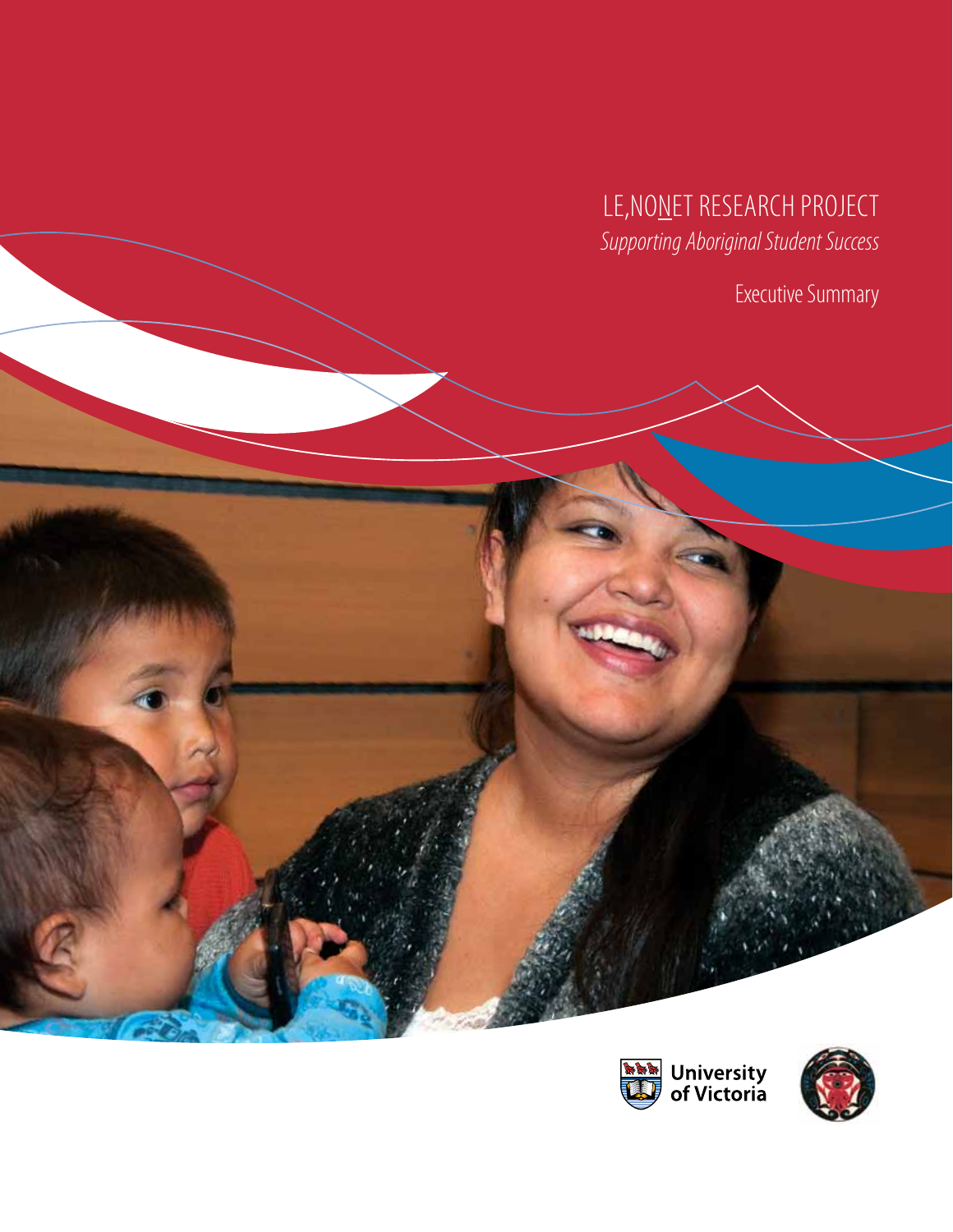

For more information or to obtain a copy of *Supporting Aboriginal Student Success: Report of the LE,NONET Research Project* visit the LE,NONET Project website at www.uvic.ca/lenonet

Design: UVic Graphic Services | Photos: UVic Photo Services with LE,NONET contributions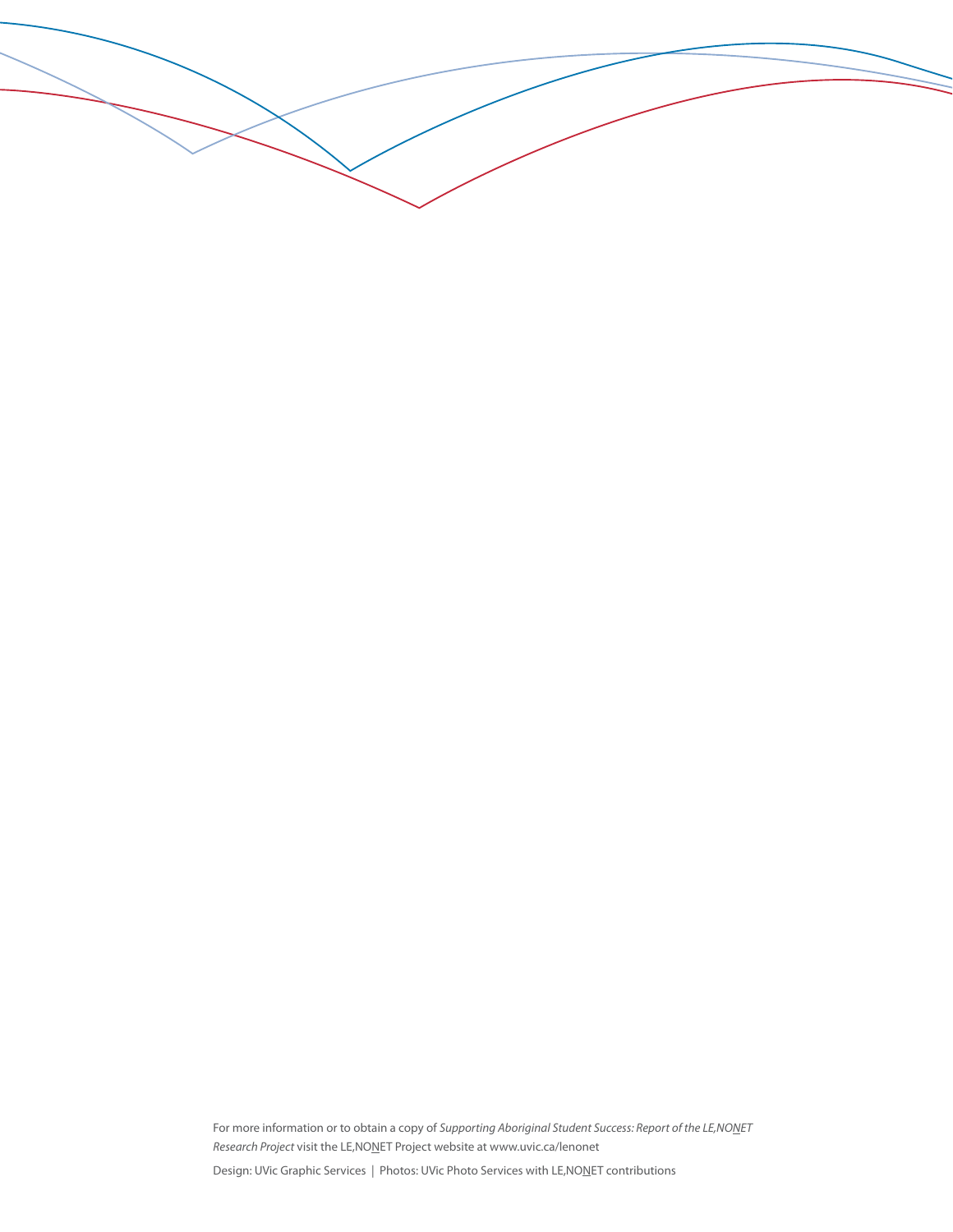### LE,NONET Research Project

### **Executive Summary**

*What impact did the LE,NONET Project have on the success of student participants, in terms of their retention and graduation rates, academic performance and personally defined measures of success?* 

### **LE,NONET: "Success after enduring many hardships"**

LE,NONET (pronounced le-non-git) is a word in SENĆOTEN (sen-chaw-then), the language of the local Straits Salish people, meaning "paddling a canoe in a storm and making it through to the other side," and was also documented in an orthography by the late Dave Elliott Sr. as meaning "success after enduring many hardships." The name LE,NONET was suggested by elder and traditional knowledge keeper Earl Claxton (YELЌÁTŦE) as well as by John Elliott of the Tsartlip First Nation.

Artist Charles Elliott of the Tsartlip First Nation contributed the LE,NONET Project logo, which uses a classic spindle whorl design depicting a human surrounded by a pair of wolves and speaks to the capacity of students to use the best of both worlds, in this case the traditions of their Indigenous communities and the traditions of Euro-Western academia.

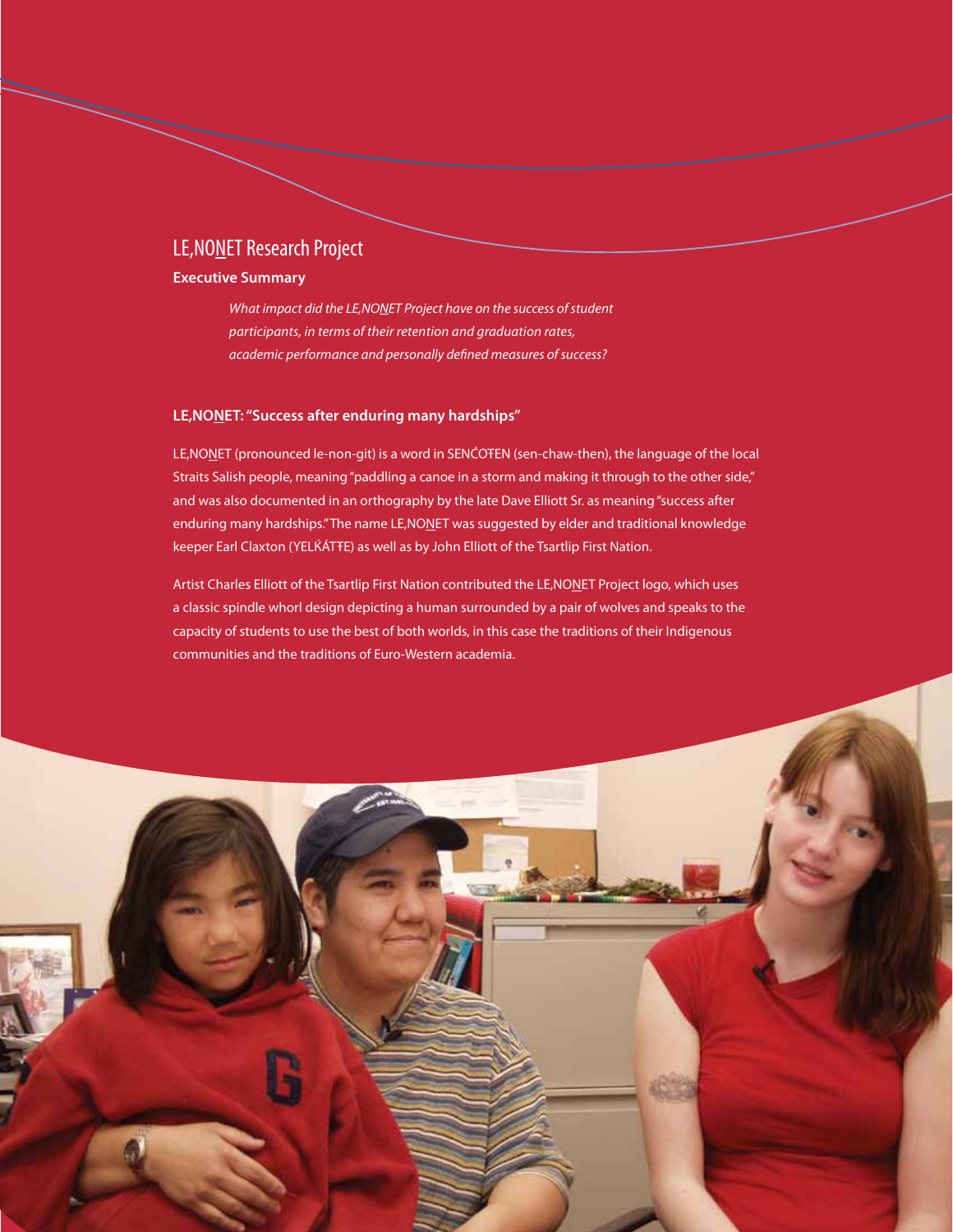## Supporting Aboriginal Student Success

The LE,NONET Project was developed by the University of Victoria in partnership with the Canada Millennium Scholarship Foundation, which was established with funding from the Government of Canada, to determine best practices and to evaluate program models in supporting the success and retention of Aboriginal students in post-secondary education. The project developed a suite of student-focused programs and one program for faculty and staff at the university, which were piloted between 2005 and 2009.

The LE,NONET Project emerged out of both national interest in increasing post-secondary graduation rates for Aboriginal people and the University of Victoria's long-standing commitment to Aboriginal education. Supported by leadership at the University of Victoria and the Canada Millennium Scholarship Foundation, the LE,NONET Project was an opportunity to investigate program models for supporting Aboriginal students to succeed in post-secondary studies within a culturally grounded, supportive environment.

#### **Project Goals**

The two main goals of the LE,NONET Project were:

- 1) To change the experience of Aboriginal students attending the University of Victoria to a more visibly positive one; and
- 2) To improve Aboriginal students' access to the university through an effective and readily available program of support services that will enhance student success.

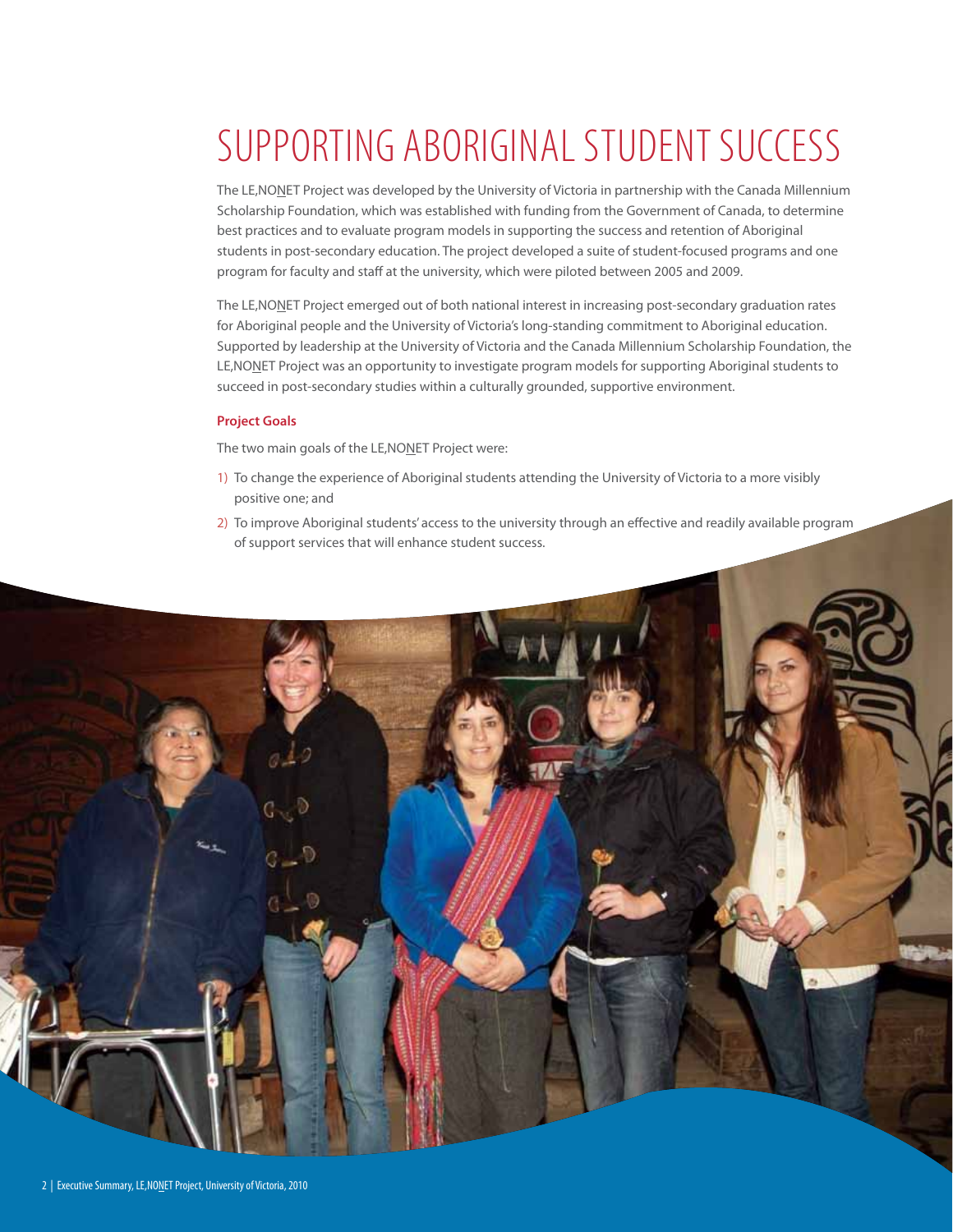### **Program Descriptions**

Over the four-year pilot, the LE,NONET Project developed and implemented six complementary studentfocused programs and one program designed for staff and faculty at the university.

| <b>Student-focused LE, NONET programs</b>                                         |                                                                                                                                                                                                                                                                                                                                                                                                                                                                                                |  |  |
|-----------------------------------------------------------------------------------|------------------------------------------------------------------------------------------------------------------------------------------------------------------------------------------------------------------------------------------------------------------------------------------------------------------------------------------------------------------------------------------------------------------------------------------------------------------------------------------------|--|--|
| <b>Bursary Program</b>                                                            | The Bursary Program provided direct financial aid to Aboriginal undergraduate students.<br>Students received between \$1,000 and \$5,000 per year. Students were required to be in<br>their first year of study at UVic the first time they applied for a bursary.                                                                                                                                                                                                                             |  |  |
| <b>Emergency Relief</b><br>Fund                                                   | During the first year of the project, it became apparent that some students experienced short-<br>term financial crises that required financial support in order for them to stay in school. The<br>Emergency Relief Fund was established in the second year to meet this need.*                                                                                                                                                                                                               |  |  |
| <b>Peer Mentor</b><br>Program                                                     | The Peer Mentor Program provided new students with one-on-one mentoring by experienced<br>Aboriginal students. Additionally, group events were held to bring together Aboriginal students<br>as well as their families and friends.                                                                                                                                                                                                                                                            |  |  |
| Preparation<br>Seminar                                                            | The Preparation Seminar was a course focusing on local Aboriginal history and culture,<br>Aboriginal research methods, and skills for working in community settings. It was a prerequisite<br>for the Community Internship and Research Apprenticeship Programs.                                                                                                                                                                                                                               |  |  |
| Community<br><b>Internship Program</b>                                            | In the Community Internship Program, students completed 200 hours of work with an<br>Aboriginal community or organization in Canada.                                                                                                                                                                                                                                                                                                                                                           |  |  |
| Research<br>Apprenticeship<br>Program                                             | In the Research Apprenticeship Program, students completed 200 hours of research work with a<br>professor or research institute at the University of Victoria.                                                                                                                                                                                                                                                                                                                                 |  |  |
| Program for university staff and faculty                                          |                                                                                                                                                                                                                                                                                                                                                                                                                                                                                                |  |  |
| <b>Staff and Faculty</b><br><b>Aboriginal Cultural</b><br><b>Training (SFACT)</b> | The SFACT Program had two components: a series of online modules and five face-to-face<br>workshops. Initial SFACT modules were delivered online and were only available for faculty<br>who were supervising students as part of the Research Apprenticeship Program. The workshop<br>modules were developed and piloted in the final year of the project. A needs assessment was<br>conducted in order to inform the creation of the workshops and future offerings of the online<br>modules. |  |  |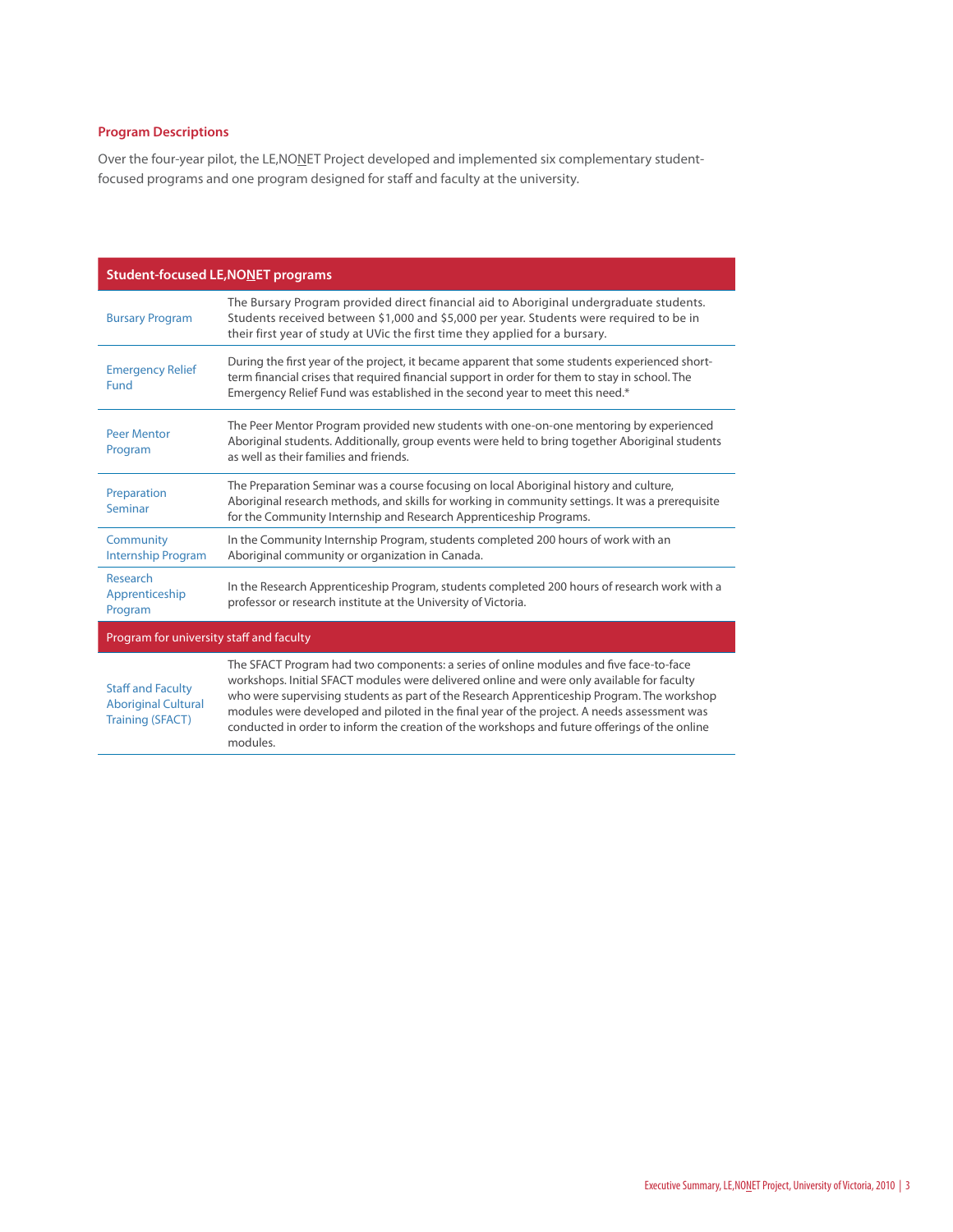## STUDENT PARTICIPANTS

A total of 200 students enrolled in LE,NONET programs between 2005 and 2009. Many more students were impacted through informal participation in drop-in events, but there were no formal data collection mechanisms in place to record information from these students. To qualify for participation in the LE,NONET programs, students were required to demonstrate evidence of Aboriginal ancestry and Canadian citizenship or permanent resident status, and were required to be registered in an undergraduate degree program at the university. Additionally, students were required to be in good academic standing in order to qualify for the Bursary Program.

The majority of students participated in more than one LE,NONET program over the four-year project. The Bursary Program had the highest number of participants: of the 200 LE,NONET students, 140 received one or more bursaries. The Preparation Seminar had the second highest rate of participation, with 90 students over the four years (see Figure 1 for the program participation rates for all LE,NONET programs).



### Figure 1: Number of Students in Each Program

The average age of LE,NONET participants was 28.7 years. LE,NONET participants were, on average, nearly five years older than the general undergraduate population.

The majority (71%) of LE,NONET participants were female, which reflects the overall gender distribution for the Aboriginal student population at the university.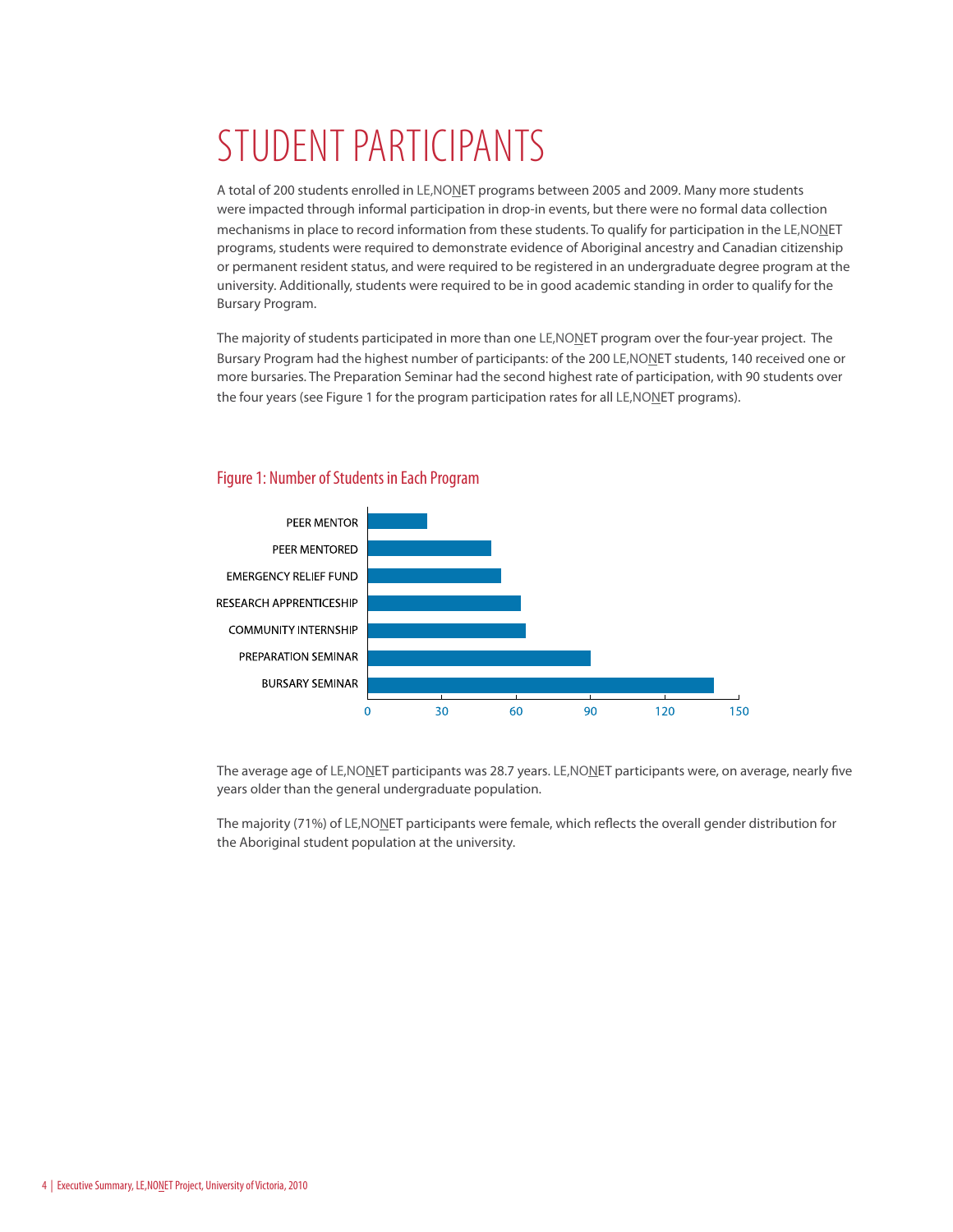# Program Evaluation

Both qualitative and quantitative research methods were used to evaluate the LE,NONET Programs and to measure their impact on student participants.

### **Quantitative Research**

Quantitative data was analyzed for three comparison groups: an historical cohort (pre-LE,NONET comparison group), LE,NONET participants, and non-participants (current Aboriginal students who elected not to take part in LE,NONET programs).

Using information contained in LE,NONET program files, in university administrative records, and in files held by the BC Ministry of Education, a total of 997 students were identified in the historical cohort, 200 in the LE,NONET participant group, and 819 in the non-participant group. The groups were comparable on most demographic and academic performance variables. This comparability was prerequisite to the planned survival analyses of student retention and graduation data.

### **Qualitative Research**

Of the 200 LE,NONET students, 144 (72%) participated in the qualitative research, providing feedback on their experiences through interviews, surveys and focus groups. Response rates ranged from 54% to 78% among the individual LE,NONET programs. Students were asked a number of questions that were unique to each of the six programs in order to focus on specific aspects of the programs, as well as a set of common questions that explored student experiences across the programs.

A number of other stakeholders (faculty, staff, administrators) were invited to participate in the qualitative research to provide input into the program models and the overall impact of the LE,NONET Project.

Interviews were conducted with advisors who worked with LE,NONET students in the Community Internship and Research Apprenticeship Programs in order to gain their feedback on the programs. A total of 20 advisors were interviewed for the Community Internship Program and 23 were interviewed for the Research Apprenticeship Program.

Qualitative interviews were conducted with six staff members of the LE,NONET Project during the final months of the programs, in summer and fall 2009.

In order to gather information about the impact of the LE,NONET Project on the university as a whole, interviews with 16 key stakeholders were conducted in fall 2009. Respondents included senior administration, university employees, a representative from an Aboriginal student group, and several deans.

Finally, participants in the Staff and Faculty Aboriginal Cultural Training (SFACT) Program provided feedback on their experiences with SFACT through online and paper surveys, as well as through interviews.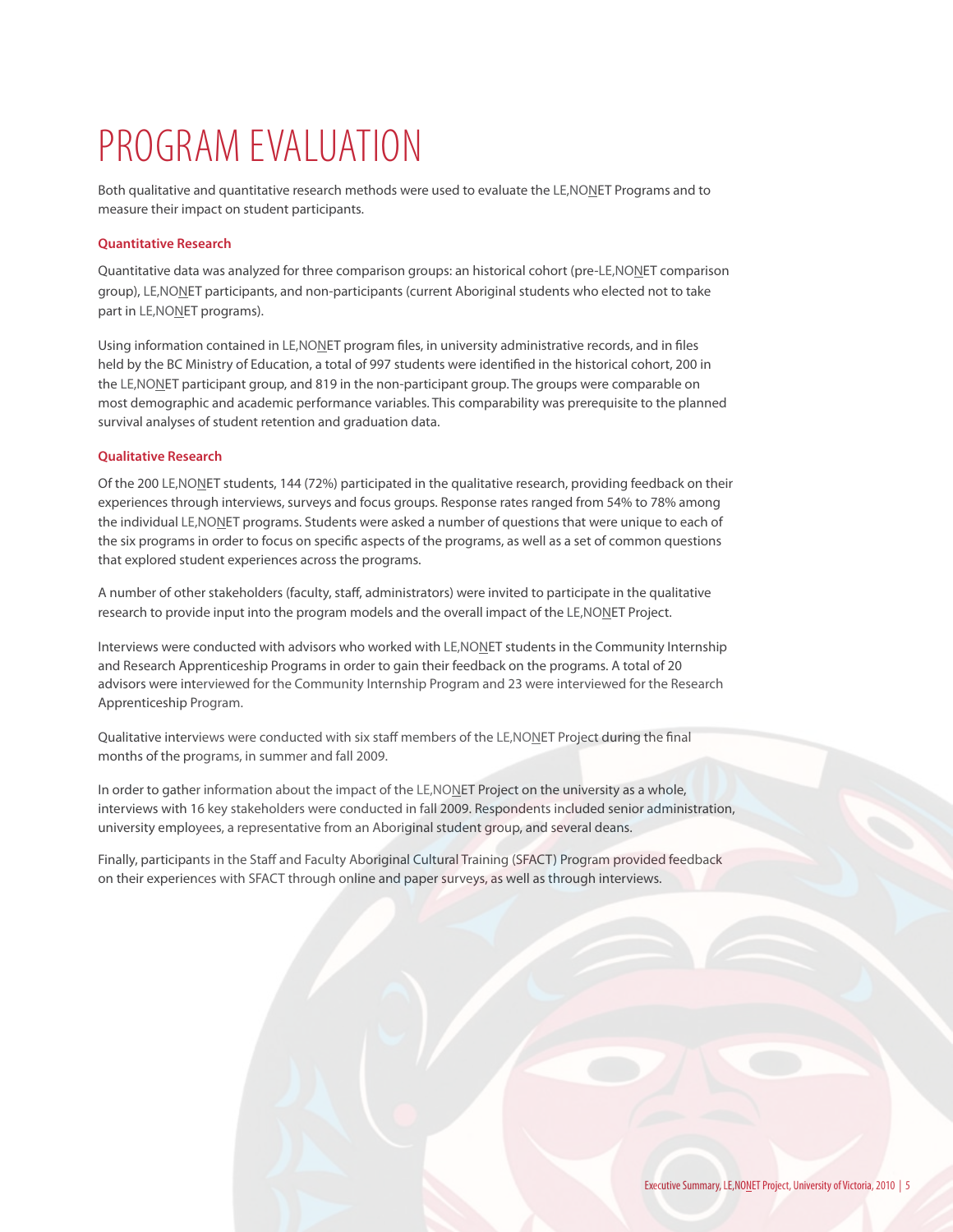### Impact on Student Success

The LE,NONET programs were found to have a significant impact on the retention, graduation and withdrawal rates of Indigenous students.

Among LE,NONET participants, withdrawals (13%) were lower than expected, while the number of students continuing (55%) and graduating (32%) was higher than expected. Concentrating on LE,NONET participants and non-participants only, a clear pattern emerges: retention and graduation rates were higher than expected for LE, NONET participants, while withdrawal rates were lower.

The observation window for current students was shorter than that for the historical cohort (7 terms vs. 12 terms), but the percentage of students who earned a degree after LE,NONET began was actually higher than in the historical cohort (27.7 vs. 23.1%). Also, the percentage of students in the LE,NONET participant group who graduated (32.0%) was higher than that of the non-participant group (26.6%). The number of students who could be considered "withdrawn" from university (i.e., had not graduated and were not registered at the end of the study window) was reliably lower among LE,NONET participants than among non-participants. Term-to-term retention was also significantly higher for LE,NONET participants.

In summary, LE,NONET students experienced:

- **100% increase in term-to-term continuation**
- **20% increase in graduation rates**
- **67%** reduction in withdrawal rates
- One extra year of persistence

### Figure 2: Withdrawal, continuation and graduation rates for three comparison groups (percentage by group)

|                        |                                               | Group                               |                                        |
|------------------------|-----------------------------------------------|-------------------------------------|----------------------------------------|
| Registration<br>status | <b>Historical</b><br>cohort, Sept<br>2005 (%) | Participants,<br>Sept 2009<br>(9/0) | Non-<br>participants,<br>Sept 2009 (%) |
| Continuing             | 486 (48.7)                                    | 110 (55.0)                          | 202(24.7)                              |
| Graduated              | 230(23.1)                                     | 64 (32.0)                           | 218 (26.6)                             |
| Withdrawn              | 281 (28.2)                                    | 26(13.0)                            | 397 (48.5)                             |
| <b>Total</b>           | 997 (100)                                     | 200 (100)                           | 819 (100)                              |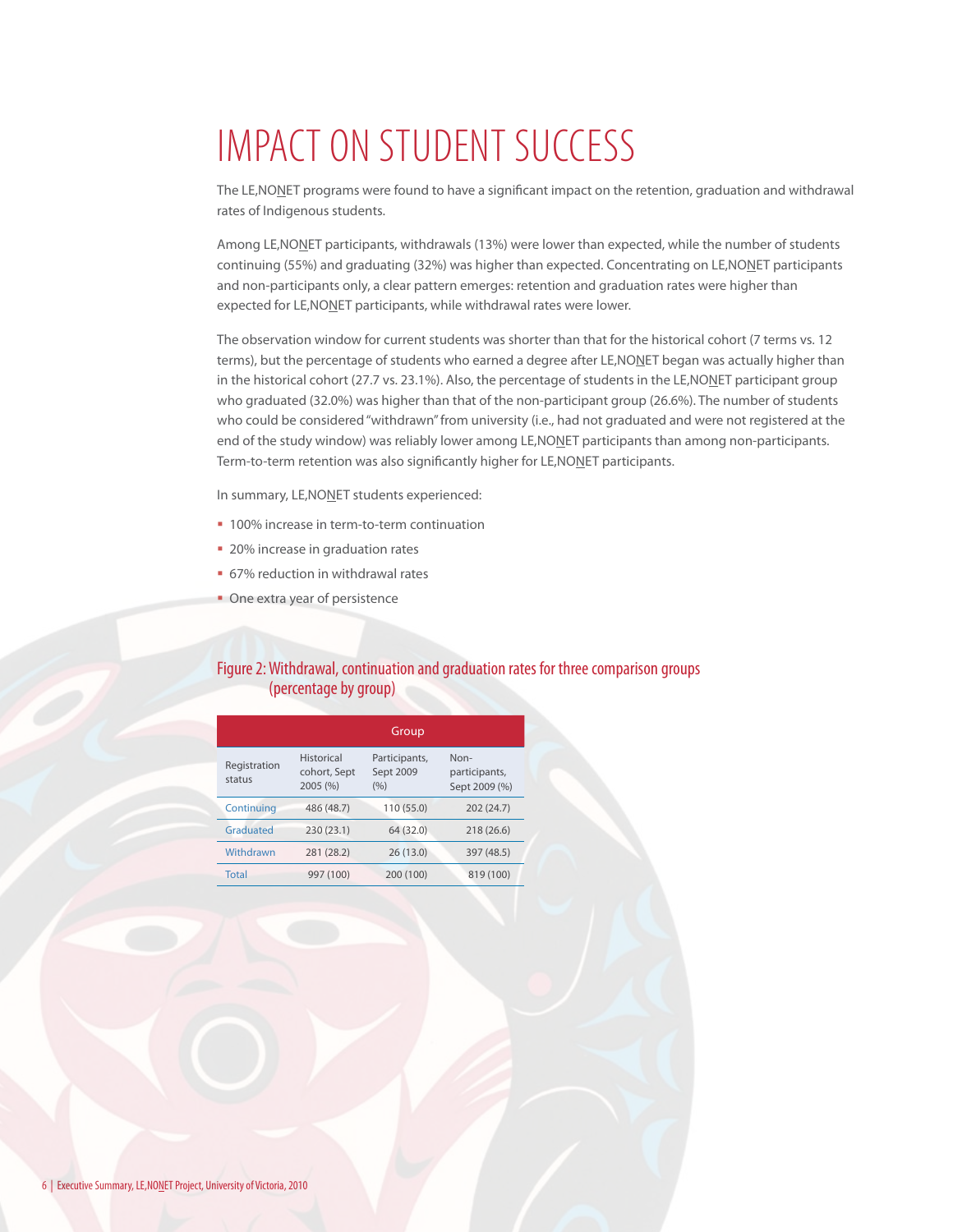## The Student Experience

Several key themes from the qualitative research are explored in this section. The individual LE,NONET programs are evaluated in great depth in the full final report.

#### **Exploring the meaning of "Success"**

One of the key questions in the interviews, surveys, and focus groups explored the meaning of "success" for Aboriginal students. The vast majority of students (92%) agreed that the LE,NONET programs contributed to their success, but the definition of that success was shaped by individual, cultural, and community factors. A small number of students talked about success in purely academic terms, saying that, like non-Aboriginal students, success is about doing well in their academic program and long-term career goals. However, the majority of students saw success as much more than that, and they defined their own personal success as inextricably linked to broader community change. In this way, students said their education was meaningless if it did not allow them to use their skills as tools for meeting the needs of their families and communities. Students also said that success included bringing their whole selves to their educational experience, with a priority on strengthening and exploring Indigenous cultural teachings and values.

#### **Impact of Financial Support on Student Success**

More than \$1,600,000 went directly to students in the form of bursaries, emergency relief funds and stipends. Students said the financial support offered through LE,NONET had a profound impact on their ability to do well in their studies and relieved the stress they suffered as a result of financial hardship. Students said they felt supported by the university and by the LE,NONET programs because of both the financial aid programs and the stipends they received through other LE,NONET programs.

#### **Building Community**

Student respondents were asked a number of questions about how the LE,NONET programs contributed to their sense of community connectedness. Overwhelmingly, students said that the programs increased their sense of connection to Aboriginal communities—both on and off campus—as well as to the broader university community. The issue of community connectedness was strongly linked to both a feeling of being part of a broader group of Aboriginal people and the development of individual relationships with staff, faculty, elders, community members, and other students.

Overwhelmingly, students said that the LE,NONET programs helped them to feel connected to the Aboriginal community on campus (see Figure 3 below). The Preparation Seminar and Peer Mentor Program received the most positive responses from students, as these programs were designed to bring Aboriginal students from various backgrounds together in a shared space. Students said these programs provided a structured space for Aboriginal students to learn from one another, develop friendships, and share with one another across differences.

Did the LE, NONET program contribute to your success?

92% of students said YES

It's really connected me with the university because, just as a student, you're usually sitting in the classroom, and then I get home and study, but this actually got me involved with some of the people that are doing good things at the university and I saw a different side of the university, something that I'd never seen before.

LE,NONET student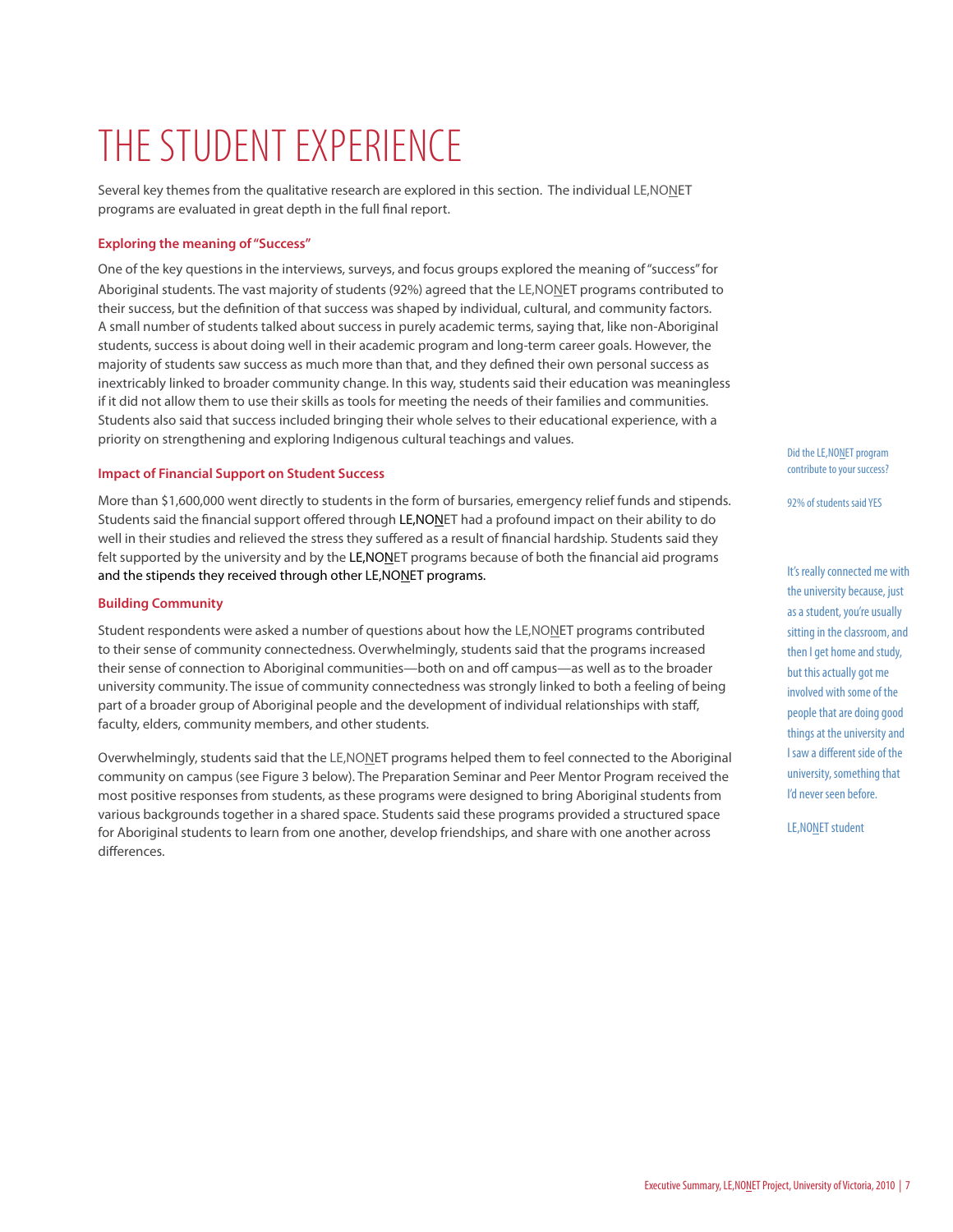

Figure 3 "The LE,NONET program helped me to feel part of the Aboriginal community on campus" (all programs)

Although support was lower on the question of connectedness to the university community than on the question of connectedness to the Aboriginal community on campus, the majority of student respondents said the LE,NONET programs helped them to feel part of the university community (see Figure 4 below). The Research Apprenticeship Program had the most positive responses (51.1% agreed and 22.2% strongly agreed), largely due to the relationships that students developed with specific professors, departments, or research centres during the course of their placements.



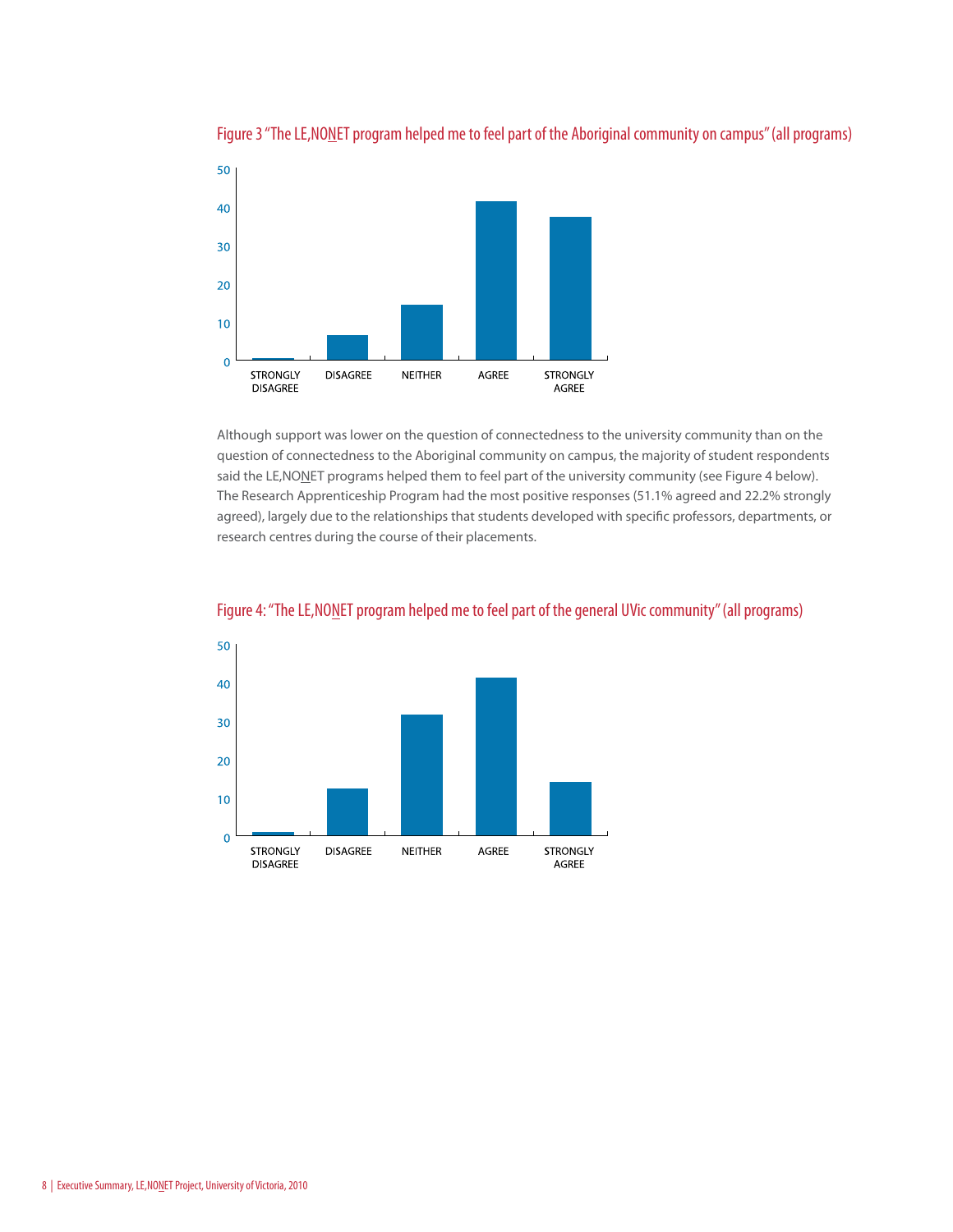## Developing Indigenous Identity

The success of Aboriginal students was seen as integrally linked to the strengthening of students' identities and making education relevant to their cultural and community contexts (see Figure 5 below). Student participants came to LE,NONET from diverse cultural backgrounds, with varying degrees of cultural knowledge and community experience. Some students had never lived on reserve or had grown up away from their Aboriginal family members, while other students grew up in remote First Nations communities with little exposure to mainstream society. The LE,NONET programs were challenged to support the diversity of individual Aboriginal student identities but were highly successful despite these intersecting factors. One key element was providing centralized programming designed specifically for Aboriginal students in a safe space where Aboriginal students could find and use their voices. Specific cultural components were also significant contributors to students' Indigenous identities.

| Program                        | Strongly<br>disagree % | Disagree % | Neither % | Agree % | Strongly<br>agree % |
|--------------------------------|------------------------|------------|-----------|---------|---------------------|
| <b>Peer Mentor Program</b>     | 7.5                    | 18.9       | 22.6      | 34.0    | 17.0                |
| <b>Emergency Relief Fund</b>   | 6.7                    | 20.0       | 20.0      | 26.7    | 26.7                |
| <b>Bursary Program</b>         | 2.4                    | 13.4       | 25.6      | 46.3    | 12.2                |
| <b>Research Apprenticeship</b> | 2.2                    | 4.4        | 17.8      | 28.9    | 46.7                |
| <b>Community Internship</b>    | 0.0                    | 6.0        | 6.0       | 28.0    | 60.0                |
| <b>Preparation Seminar</b>     | 0.0                    | 4.6        | 7.7       | 41.5    | 46.2                |
| <b>Total</b>                   | 2.6                    | 10.3       | 16.8      | 36.8    | 33.5                |

### Figure 5: "The LE, NONET program helped me to develop a sense of who I am as an Aboriginal person" (all programs)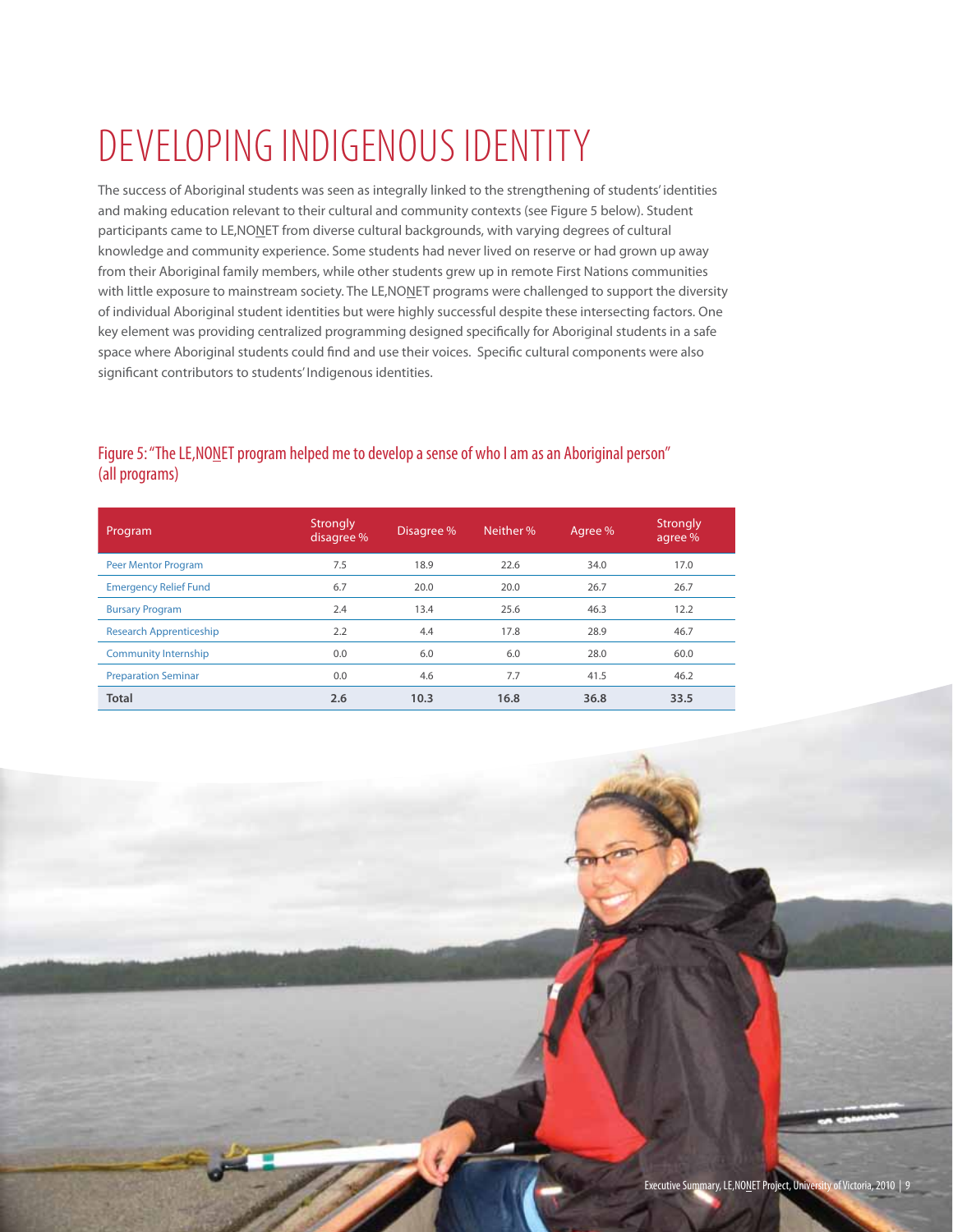### STAFF AND FACULTY ABORIGINAL CULTURAL TRAINING

The Staff and Faculty Aboriginal Cultural Training (SFACT) was created in order to contribute to the overall project goal of making the university a more welcoming environment for Aboriginal learners. The program was seen as an important tool in making faculty and staff aware of the unique needs of Aboriginal students, the diversity of backgrounds and experiences Aboriginal students bring to the campus, and the ways in which faculty and staff could support Aboriginal students to succeed.

The SFACT component of the LE,NONET Project comprised three major initiatives:

**1. Needs assessment:** A needs assessment was conducted to inform the development of the SFACT workshop modules as well as future awareness-raising initiatives for staff and faculty at the university. A total of 267 people participated in the assessment, including Aboriginal students (both undergraduate and graduate), professionals in Aboriginal education, and university staff and faculty. The needs assessment final report was released in 2009 and is available on the LE,NONET website (www.uvic.ca/lenonet).

**2. Online curriculum:** Eight online units were created by specialist consultants who were hired to write the curriculum, and included text and multimedia content on a range of issues. Content areas included First Nations, Métis and Inuit culture and history, as well as modules on racism, Indigenous worldview, and Indigenous research. Completion of the units was a requirement of faculty advisors as part of the Research Apprenticeship Program.

Overall, faculty respondents said that the online curriculum contained a wealth of important information and was a useful resource for faculty and staff working with Indigenous students. However, the requirement that the online curriculum be completed by Research Apprenticeship advisors was seen as an unnecessary barrier by many faculty respondents. The majority of research respondents recommended that the material be used as a resource rather than a requirement in future program implementation.

**3. Workshops:** Five half-day workshops were created by curriculum development consultants who worked with the SFACT Advisory Committee and LE,NONET staff on determining the workshop content and format. The Elders' Voices group on campus was involved in the delivery of the workshops and brought cultural teachings and knowledge that helped to ground the workshops in the local territory. The guiding threads through the workshops were building respectful relationships and an Indigenous Knowledge framework of responsibility, reciprocity, relationship, respect reverence and balance.

Participants provided overwhelmingly positive feedback on the SFACT workshops. The involvement of elders and the experiential nature of the workshops were both personally and professionally meaningful for a majority of participants.

The elders put wisdom, kindness, and even humour into the "information" thus making it "shared knowledge." They are the critical difference from all the workshops/ seminars/ courses that I have taken over the years. Their humility and grace exemplifies what our common humanity should be – but at the same time does not diminish our own pain or responsibility.

LE,NONET student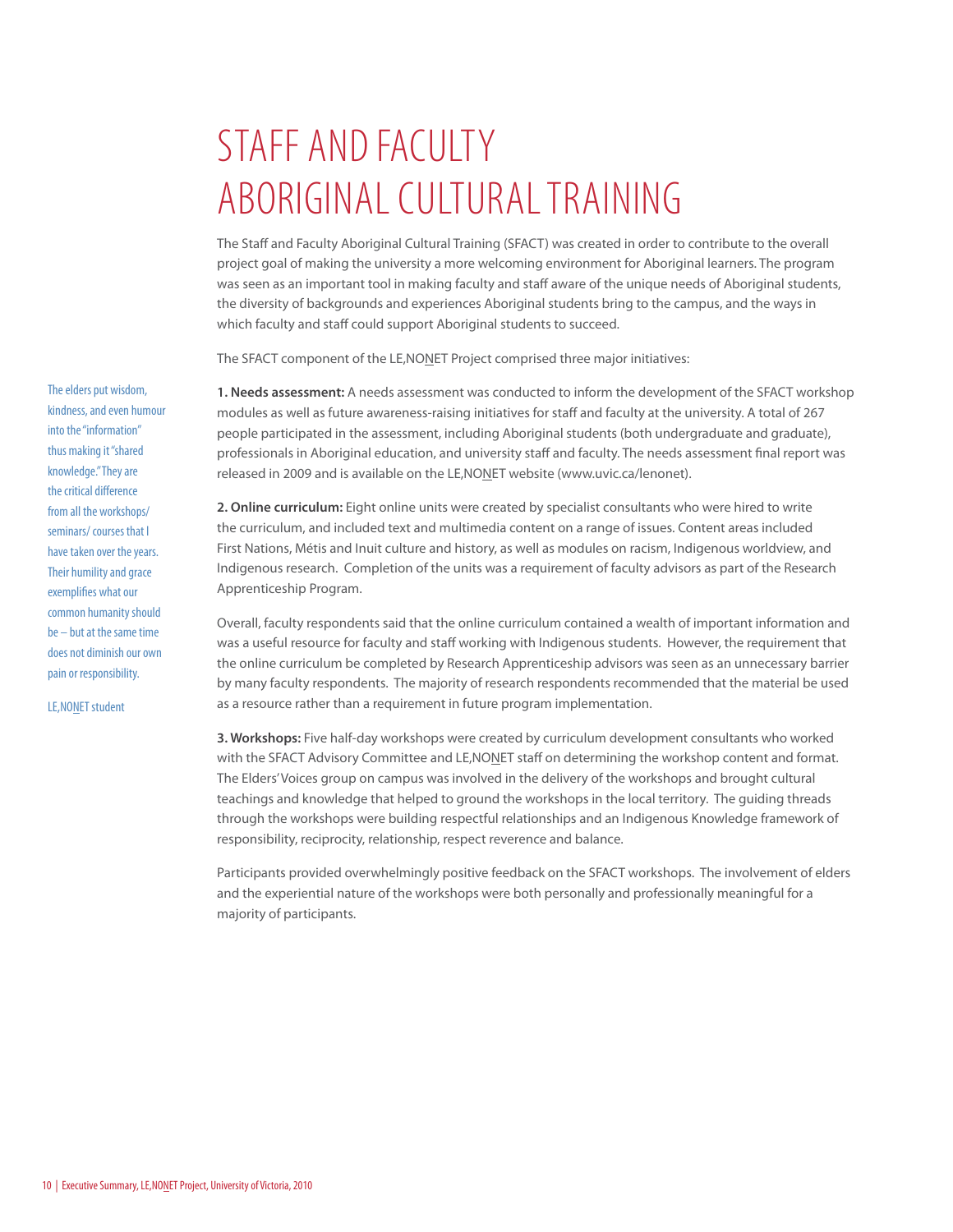# BEST PRACTICE PRINCIPLES

The LE,NONET Project demonstrated that post-secondary institutions can create culturally relevant programming to support the success of Indigenous post-secondary students.

Through analysis of the responses from the qualitative research, several key principles emerged as common threads running through the various programs. We hope that the University of Victoria and other post-secondary institutions will use these research findings and key principles as a jumping-off point for enhancing existing programs and for creating new programs to support the success of Aboriginal students.

| Principle                                            | <b>Description</b>                                                                                                                                                                                                                                                                                                                                                                                                                                                                                        |
|------------------------------------------------------|-----------------------------------------------------------------------------------------------------------------------------------------------------------------------------------------------------------------------------------------------------------------------------------------------------------------------------------------------------------------------------------------------------------------------------------------------------------------------------------------------------------|
| <b>Reciprocal learning</b>                           | Students have opportunities to share their strengths, knowledge, and experiences, as<br>well as to learn from the skills and knowledge of professors, staff, mentors, and other<br>students. Students have as much to offer as they have to gain and know that their<br>perspective is valued.                                                                                                                                                                                                            |
| <b>Supporting Indigenous</b><br>identity development | Students feel seen and respected as Indigenous people. Students from diverse<br>backgrounds and identity perspectives (rural, urban, culturally grounded, displaced,<br>Métis, First Nations, Inuit, and other) are valued and supported. Indigenous identity is<br>multifaceted and complex, and this diversity is given room to grow.                                                                                                                                                                   |
| <b>Culturally relevant</b><br>programming            | Cultural activities and knowledge are integrated into programs for students. This<br>includes the use of local traditional practices, involvement of local elders, and the<br>incorporation of students' own cultural teachings into the program activities.                                                                                                                                                                                                                                              |
| <b>Community building</b>                            | Indigenous students are provided with a space in which a sense of community is<br>facilitated, encouraged, and supported. Students have opportunities to build ongoing<br>connections with Indigenous faculty, staff, and other students on campus, as well<br>as with the broader Indigenous communities off campus. Community is developed<br>out of a sense of being cared for, nurtured, valued, and embraced as a whole person;<br>extended family is also welcome, including children and partners. |
| <b>Relationship building</b>                         | Students develop lasting relationships with Indigenous faculty, UVic staff, community<br>members, and other students. Relationship building is seen as a central part of program<br>delivery, including continuation of staff in key positions. Staff and faculty develop<br>meaningful connections with students that are nurtured from year to year.                                                                                                                                                    |
| Individualized programming                           | An intersectional understanding of individual students' lives includes taking cultural<br>practices, community needs, academic area of study, personal learning needs, and<br>other factors into account. Programs include opportunities for students to develop<br>their own strengths and interests, and allow enough flexibility for students to succeed<br>on their own terms.                                                                                                                        |

I'm really going to miss it, actually. It was safe, it was warm, it was comfortable, it was like a little piece of home in some ways…. we're reminded what are some of our teachings, and one of them is respect, respect all people, and to be reminded of that was really great.

LE, NONET student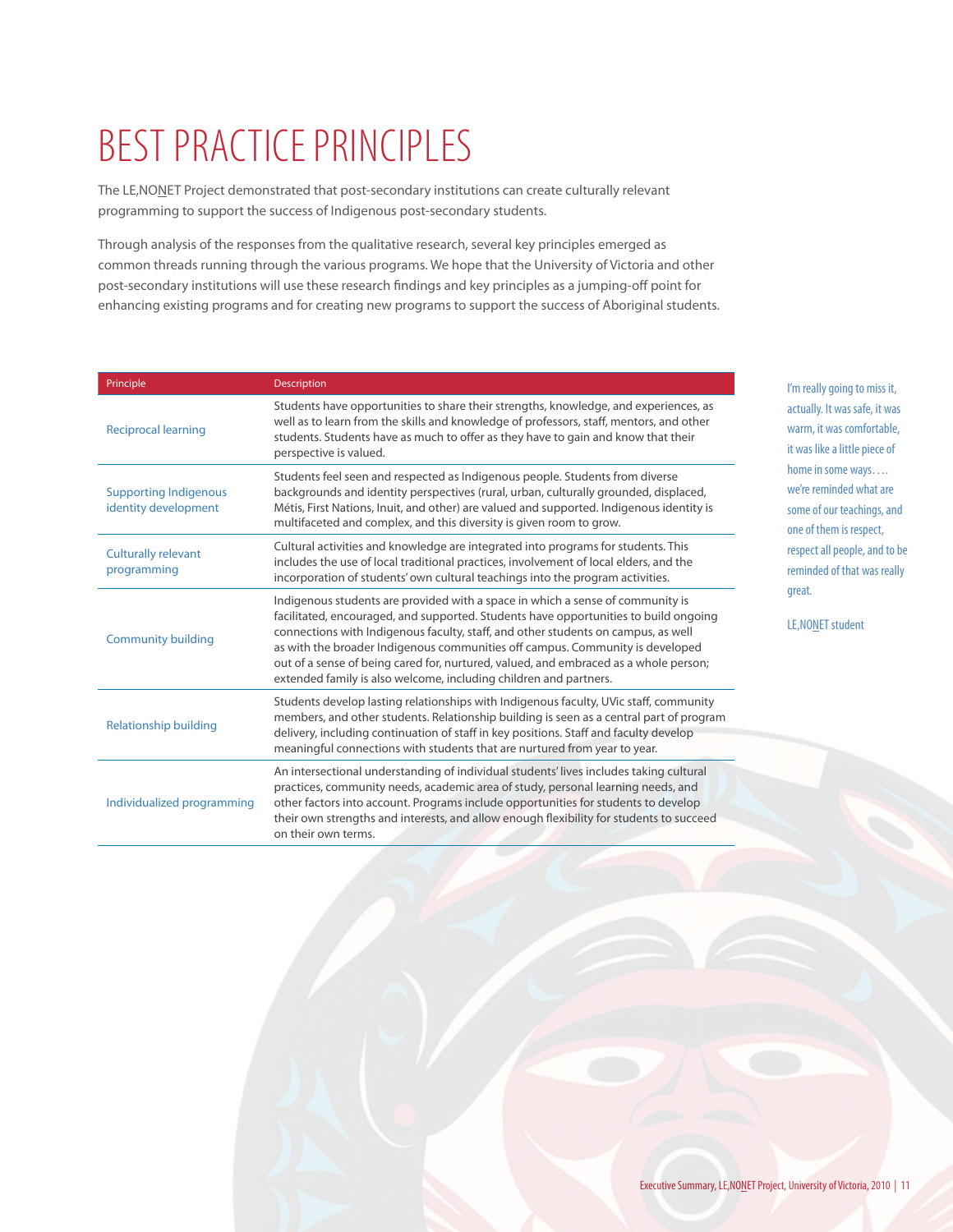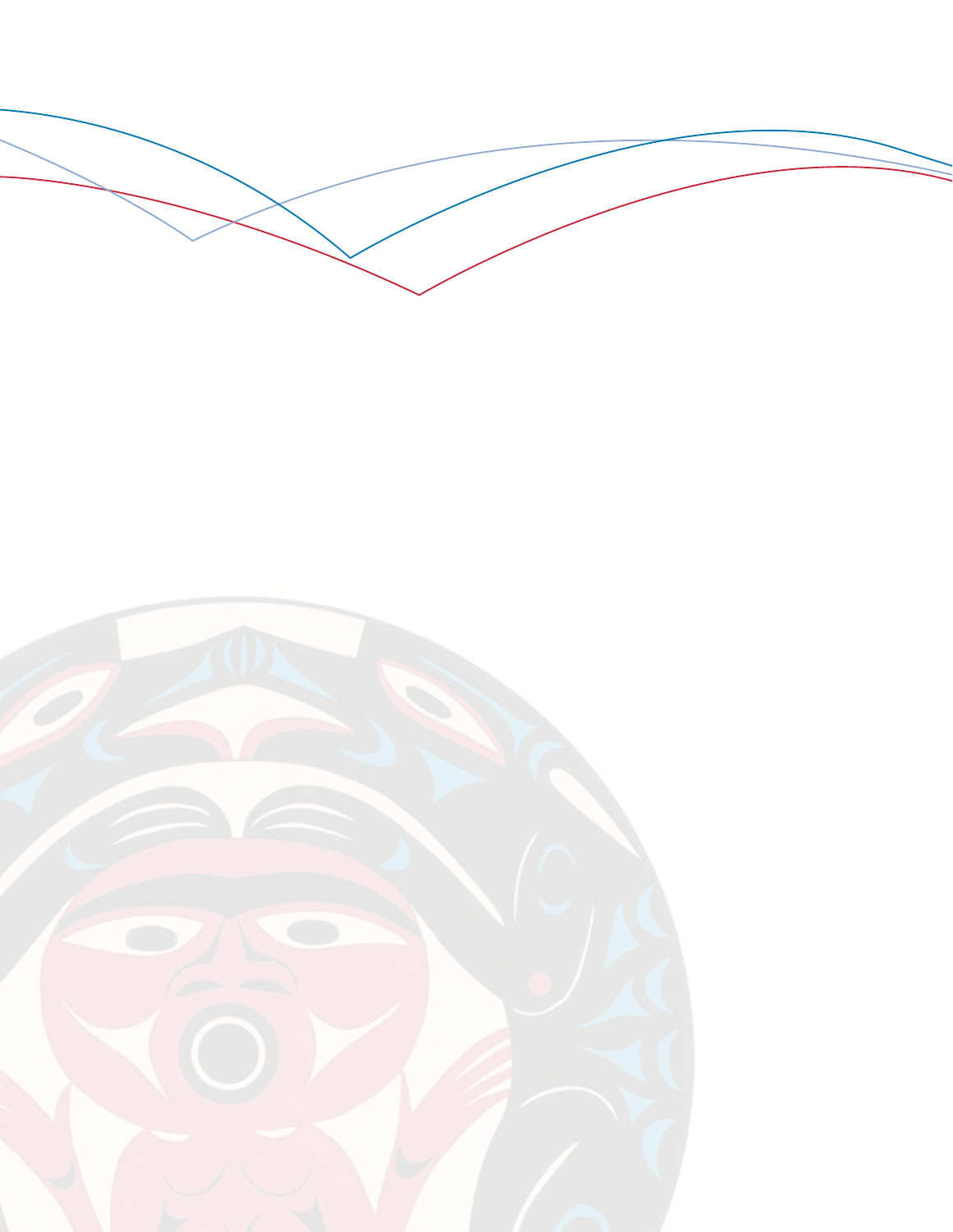